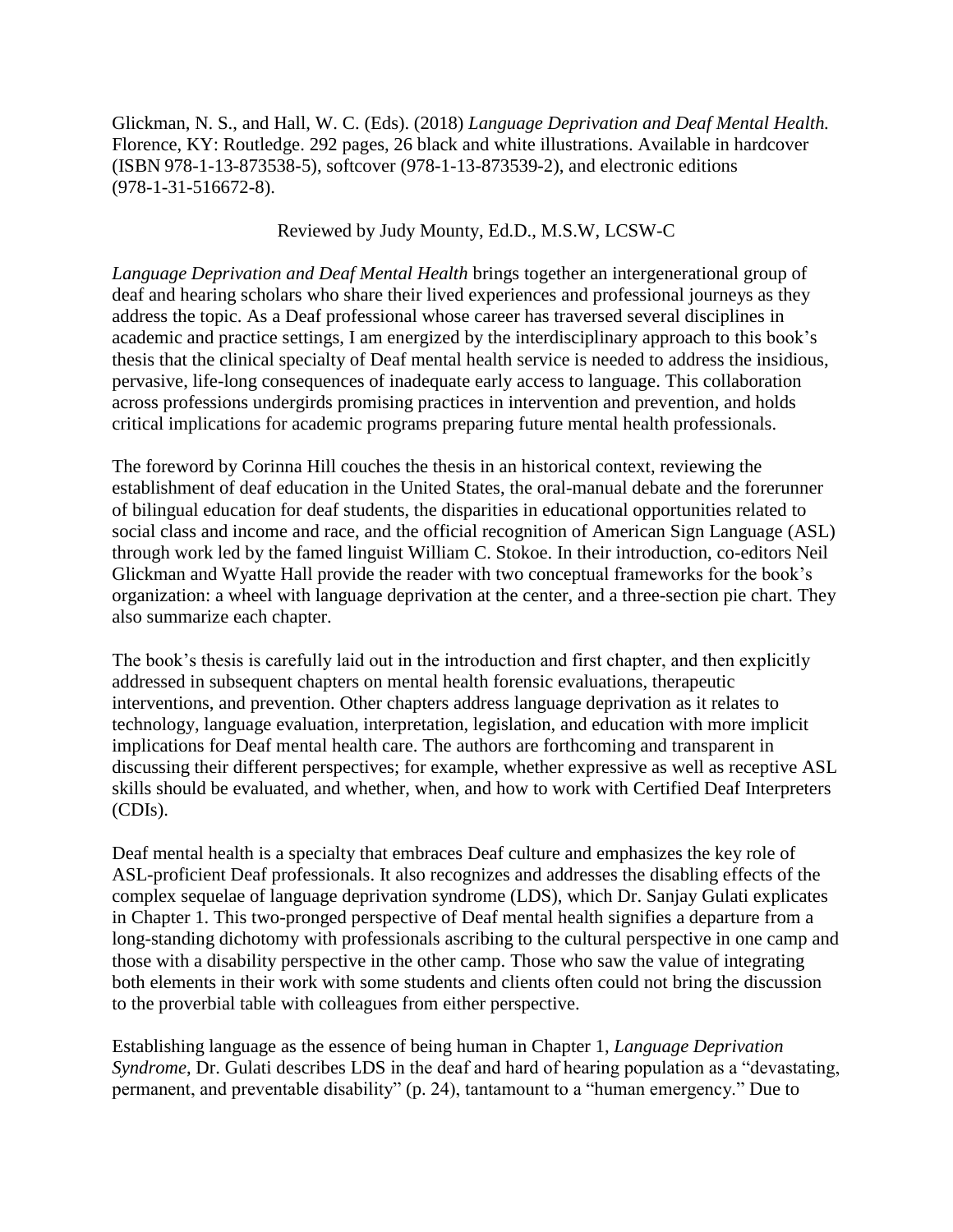unintendedly harmful medical, educational, and social practices, inadequate access to a first language is the norm, occurring on a continuum, with LDS as characterized by incomplete neurodevelopment at its worst. He reviews the history of discussions in the professional literature evidencing this persistent phenomenon, once thought to attributable to being deaf, now understood as perpetuated by insufficient input during the critical period for language acquisition.

Dr. Gulati also explores bio-psycho-social variables that influence individual trajectories of language acquisition, risk for language deprivation, and amelioration of its effects. He then describes the clinical presentation of LDS, in milder and more severe iterations, with respect to language, cognition and learning, and behavioral health, explaining how clinicians lacking appropriate training misdiagnose, inappropriately medicate and ineffectively treat persons with LDS, and provides guidance for appropriate assessment and diagnostic protocol. With neurolinguistic research confirming that language deprivation impacts brain development, he emphasizes that even when deaf children seem to benefit from amplification technology, grammatical dysfluency, limited fund of information, and deficient development of theory of mind are indicators of language deprivation. He derides the practice of denying young deaf children language input by prohibiting the use of sign language both prior to and after cochlear implantation, especially while waiting to observe its effectiveness.

Finally, Dr. Gulati explains how visual as well as auditory language input can interchangeably stimulate language brain development. Language deprivation can interfere with attachment and the ability to form relationships and navigate interpersonal interactions, as well as increased vulnerability to abuse and experience of multiple types of trauma. As an appendix to Chapter 1, Neil Glickman discusses why LDS is often tied to asocial and aggressive behavior, which may lead to conduct issues and sometimes a DSM-5 diagnosis of "pervasive pattern of disregard for and violation of the rights of others." He explores the complex issues of differential diagnosis and appropriate educational, clinical, and forensic interventions with this subset of the LDS population, a topic further examined in Chapter 4.

Chapter 2, *Pre-therapy with Deaf People with Language and Learning Challenges* by Neil Glickman, Wendy Heines, and Melissa Watson describes the process of effective clinical interventions with persons who do not have the fundamental language and cognitive abilities to present a coherent narrative, form a therapeutic alliance, and/or engage in introspection. Pretherapy essentially teaches and coaches the fundamental communication strategies and skills needed to participate in cognitive-behavioral therapy. They explain that teachers, mental health clinicians, and interpreters have generally not been trained to work with this population. Central to this approach is a "one-down stance," which conveys understanding, is not authoritarian, and prioritizes positive feedback. Pre-therapy involves breaking things down, paraphrasing, roleplaying, asking simple questions, working together with clients to build their stories, and identifying, reinforcing, and building on their strengths. The chapter further discusses how pretherapy strategies have been implemented at PAHrtners Deaf Services in the greater Philadelphia area.

In Chapter 3, *Developing Therapy Approaches for Deaf Clients Impacted by Language Deprivation,* Melissa L. Anderson and Kelly S. Wolf Craig build upon the principles outlined in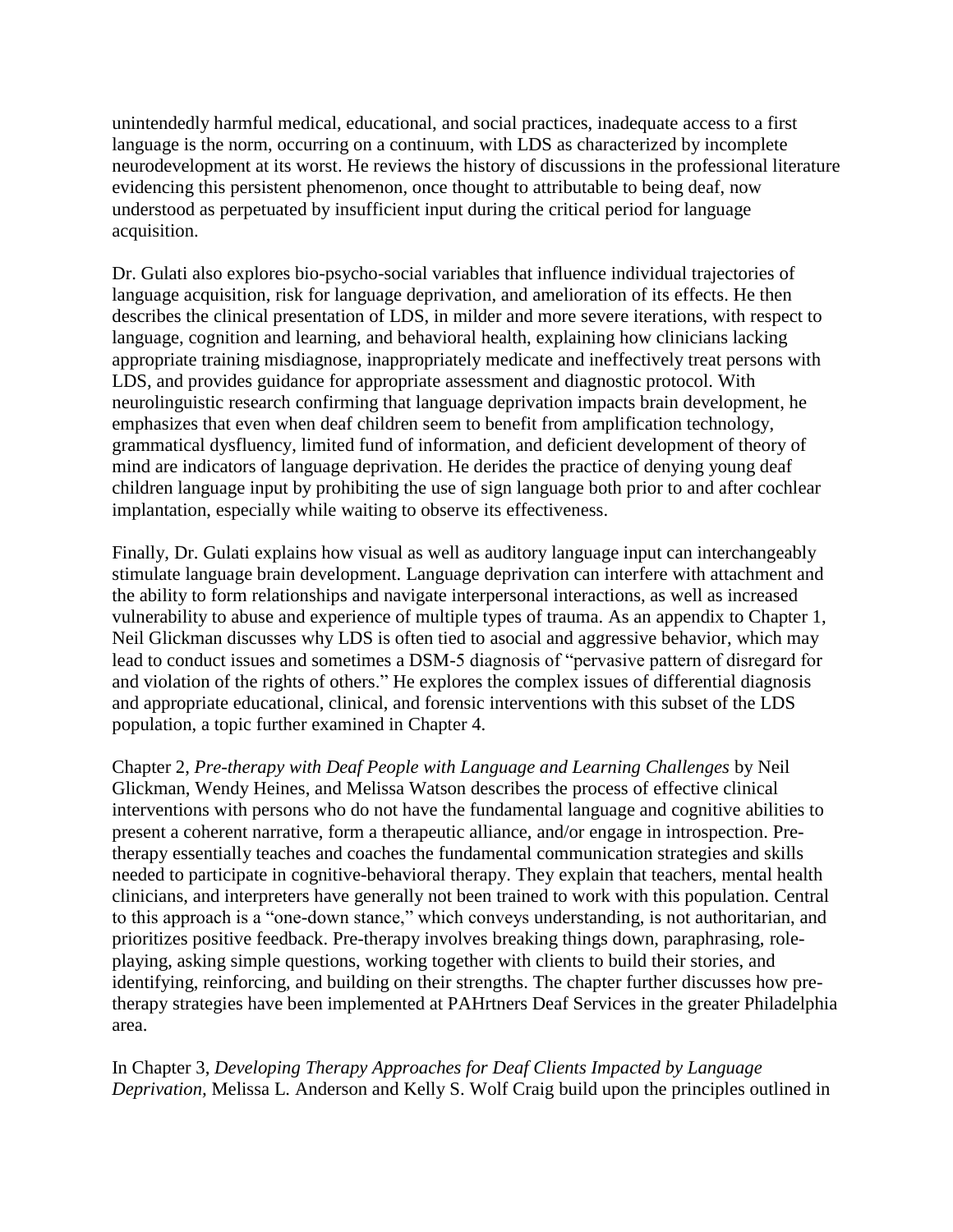the previous chapter and address the adaptation of evidence-based interventions for use with Deaf clients, especially individuals affected by language deprivation. For clients who have experienced trauma and struggle with addiction, their multidisciplinary Deaf and hearing bilingual team developed *Signs of Safety*, a toolkit for use with a cognitive behavioral therapy (CBT) intervention program, *Seeking Safety.* Implementation of the toolkit is illuminated through case examples. However, the authors caution that the intervention may not be effective with those most severely impacted by language deprivation and encourage readers to consider working in alternative modalities to augment talk-focused therapy.

In Chapter 4, *Forensic Evaluation of Deaf Adults with Language Deprivation*, Robert Q. Pollard, Jr. and Meghan L. Fox address the prevalence of language deprivation among deaf individuals in criminal justice contexts, and the complex challenges in determining competency and fitness, and provide guidelines for selecting and adapting evaluation instruments, noting progress in creating ASL versions of existing instruments and new measures for signed administration. Pollard explains why he does not work with CDIs when doing forensic evaluations, but provides guidance to optimize effective coloration between evaluators and interpreters. In this chapter and the following two chapters, linguistic variation among the deaf and hard of hearing population are recognized with different perspectives regarding spoken language and expressive language during language evaluations.

In Chapter 5, *Communication Skills Assessment for Individuals who Are Deaf in Mental Health Settings*, Roger C. Williams and Charlene J. Crump provide case examples illustrating how results of communication assessment can guide intervention in mental health contexts and note that assessment protocol must be sensitive to linguistic variation in the population and asymmetry in some clients' receptive and expressive language abilities, consider lived experiences, and assess communication across content and contexts. They propose stringent criteria for evaluator qualifications, emphasizing a team approach, in which at least one member is a native ASL signer; however, they note that even deaf "sign fluent clinicians" may not be able to communicate optimally with all clients.

Jonathan Henner, Jeanne Reis, and Robert Hoffmeister discuss in Chapter 6, *Using Standardized, Receptive ASL Assessments in Deaf Mental Health,* the history of language evaluation of deaf and hard of hearing people, and, maintain that test administration by nonnative signers may interfere with accurate assessment of expressive language. They propose that evaluations instead focus on receptive language: signed language phonological awareness, understanding of morphology, syntax, lexical abilities, and overall language proficiency. They discuss each of these components of ASL, and how available signed language assessments can be used to evaluate clients' capabilities in each area. They note that further work is needed to improve the sensitivity of these instruments to cultural and linguistic diversity within the deaf population.

Indeed, in Chapter 7, *Enhancing Communication Skills in Persons with Severe Language Deprivation: Lessons Learned from the Rise of a Signing Community in Nicaragua*, Romy V. Spitz and Judy Kegl describe the adult deaf population encountered in Nicaragua by their research team over 30 years ago: a markedly language-deprived, uneducated, largely isolated from one another people who were at best able to use idiosyncratic gestural communication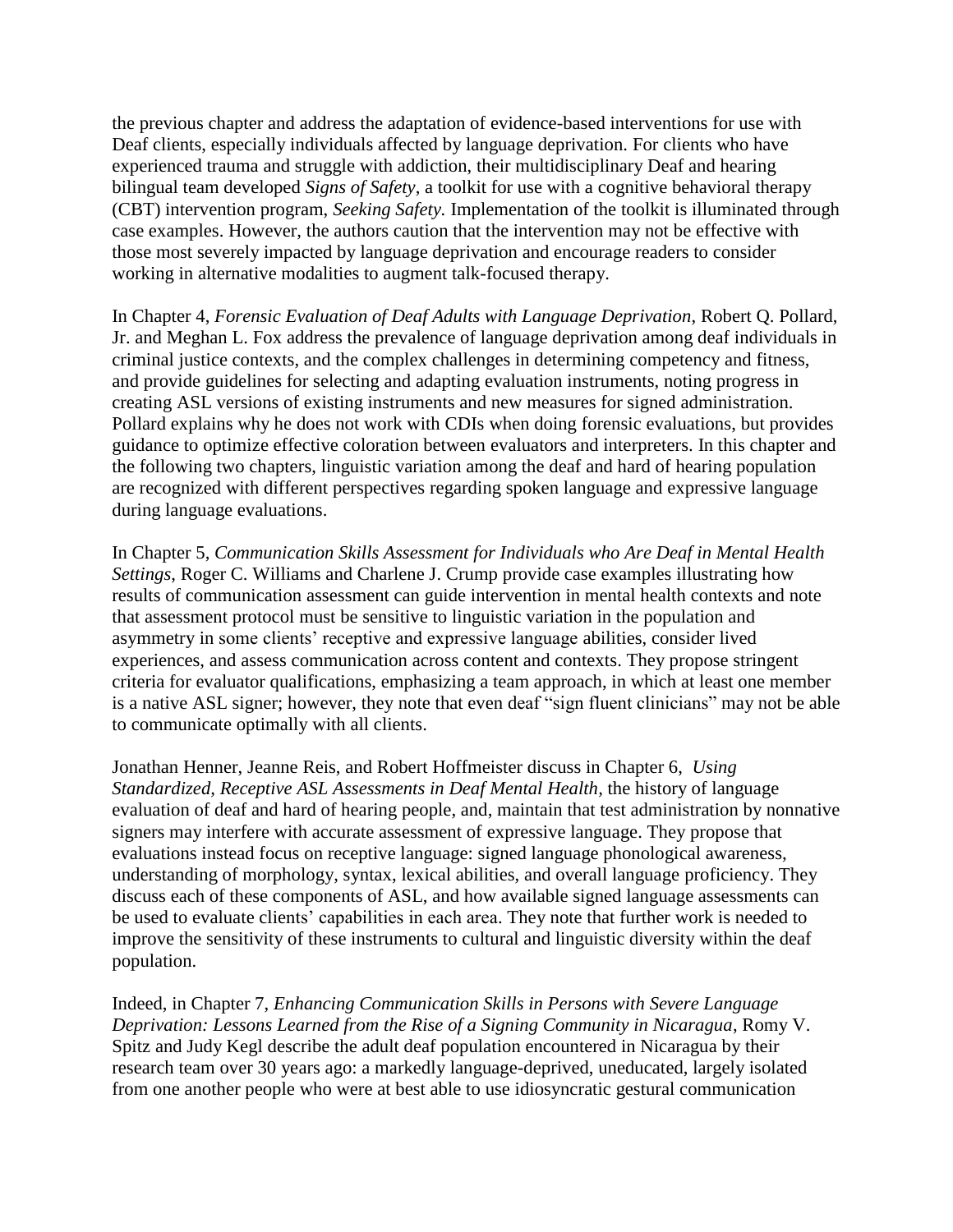repertoires or home sign systems with their families. Schools were established, bringing deaf people of all ages together, and a community sign language evolved, with subsequent generations building upon existing input to create Nicaraguan Sign Language. The chapter describes *Gramaticas,* video clips developed for assessing and developing communication skills with late language learners and an intervention protocol that draws on their own stories. For late language learners, some aspects of language are more sensitive to critical period constraints than others, and the potential for improvement beyond that period varies. The intervention or habilitation process needs to be deliberate and structured, meeting individuals were they are, using scaffolding strategies, modeling increasing elaboration and detail, and coaching them in how to clarify their communication. Kegl and Spitz discuss how this approach, which aligns with the pre-therapy strategies described earlier in the book, can be applied in Deaf mental health.

Similarly, Joan Wattman addresses in Chapter 8, *Interpreting for Deaf People with Dysfluent Language in Forensic Settings: Application of the Integrated Model of Interpreting*, how language deprivation calls for specialized skills from interpreters*.* The integrated model of interpreting (IMI) involves consecutive, rather than simultaneous, interpretation, feedback, and monitoring, allowing the interpreting team (which likely includes a CDI) to employ strategies to help achieve understanding among parties. For example, the interpreters may need to parse information into smaller chunks, pause to check understanding or request clarification, use visual aids or engage in role play, and report, in third person, when their co-interpreter is clarifying or explaining something to the deaf client. At times the team may have to inform the legal team that they cannot achieve effective communication.

In Chapter 9, *Language Development in Children with Cochlear Implants Possibilities and Challenges*, Amy Szarkowski addresses optimizing early language access in young deaf children*.* She carefully discusses the research related to implantation outcomes and neural processing, and the critical period for first language acquisition, concluding that providing young implanted children with language access through both auditory and visual modalities reduces the potential risks of the sequelae associated with delayed full language access that are the subject of this book. A similar argument is made by Tawny Holmes in Chapter 10, *Current Laws Related to the Language Development of Deaf Children and Recommended Advocacy Strategies*. Holmes brings a dual perspective to the discussion as an attorney and education advocate. Through that lens, she revisits some of the key themes that weave through the book and provides a clear and informative analysis of how legislation can be utilized to ensure deaf children's early full bilingual language access. She discusses the role of deaf mentors working with hearing families and the Language Equality and Acquisition for Deaf Kids (LEAD-K) initiative, and outlines educational measures that offer promise in preventing language deprivation.

## **Overall Impressions**

A core strength of *Language Deprivation and Deaf Mental Health* is its nuanced, comprehensive coverage of the topic through the cross-disciplinary contributions of a stellar intergenerational roster of deaf and hearing authors. The book provides an extensive and thorough review and synthesis of research from multiple fields of study and delineates research-to-practice implications, often structuring the discussion around case examples. Appended or linked